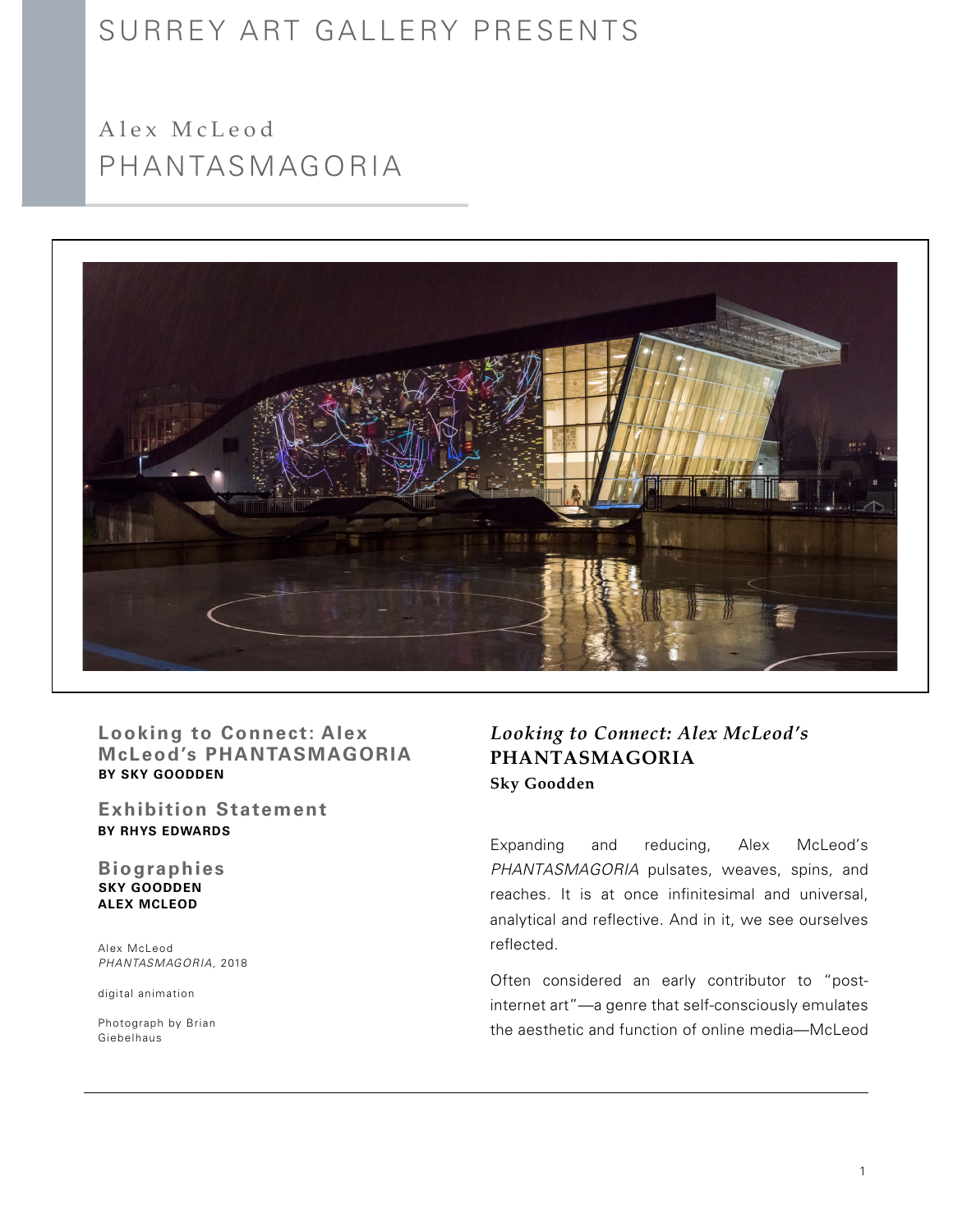

Animation still from *PHANTASMAGORIA*. Image courtesy of the artist.

stepped to the side of a limiting association and freely embraced interpretive landscapes in the digital realm. His recent work has evolved his practice from "magic-eye" abstractions to 3D-printed installation and sculpture—and now, to the moving image. McLeod has established himself as a foregrounding digital renderer with a practice that consistently bends the tools of digital image-making to picture the splendour of fully-realized realms. What used to appear as diorama-like figurations and videogame landscapes transcended what he once laughingly referred to as "stoner art,"1 and came to illustrate scenes of portent. Machinist, Kafkaesque dominions and industrial wastelands were vaguely evoked, as the artist "imagined what another world or space and time may look like." However, even when picturing his subjects in mid-render—some pixels poking through, and the focus pivoting between process and resolution—McLeod has always lent image to the activity of imagining something yet to come.

In McLeod's project for Surrey Art Gallery's offsite venue UrbanScreen, *PHANTASMAGORIA* (2018), a loop of moving images emphasize the energetic locus of that imagining. Evoking themes as diverse (and comprehensive) as simulation, chance, evolution,

and cellular diffusion, McLeod is both abstracting and literalizing the act of perception, and the source of existence. Taking his cue from motion-capture technology, he's creating photographic images that promote fictions on the level of fact. Isolating and zooming in on unique particles (which, up close, take on the quality of protagonists in a story), his subjects are, at turns, curious-looking, friendly, shy, and mischievous. Indeed, these "particles" have the character of one who's "looking back." In this sense, even computationally, there remains a legible and empathetic gesture within these all-essential forms.

In *The Object Stares Back* (1997), art historian James Elkins writes, "The world is full of eyes, and sight is everywhere. But there is a special category, another kind of eye that is neither real (like my eyes) nor metaphorical (like the 'eyes' of rainbows and halos). It sees, and yet it is blind."<sup>2</sup> Here, Elkins is referring to creatures that grow fake eyes as a form of self-defense. Other creatures are fearful of the (perceived) eye, and would stay away if they thought their actions—i.e., preying—were being observed. However, this examination of the "blind eye" should extend to the non-organic among us, too. Because, "in most images from science and technology, the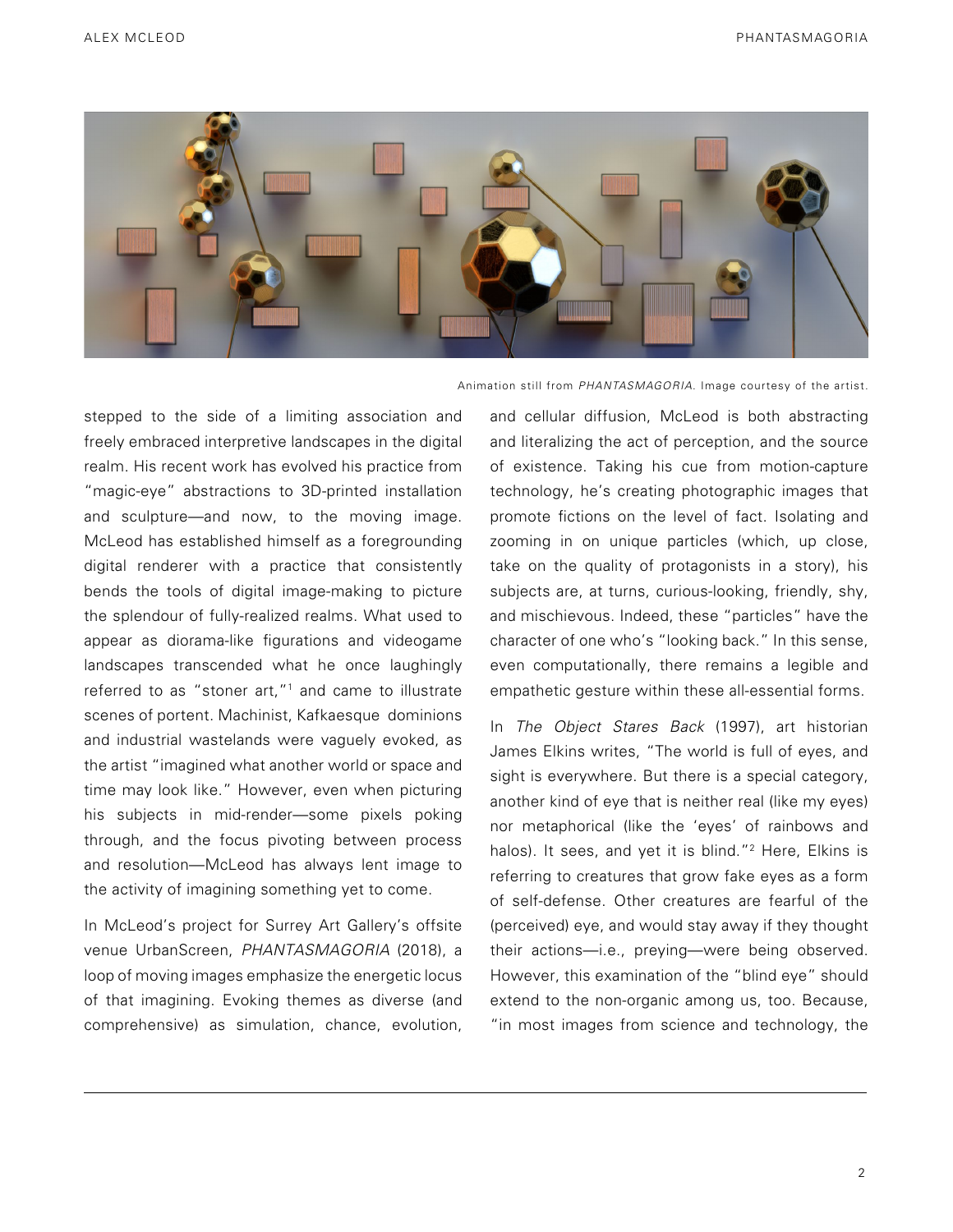ALEX MCLEOD PHANTASMAGORIA

'eye'—that is, the machine that helps out the eye needs to send out something in order to make the object visible." So, like a photographer employing a flash, or a scientist charging a surface in order to view his sulfur atoms, there is, on a very basic level, the object's need for our vision in order to exist.

Even in an age populated by pedestrianized imagery and photographic editing, a "truth-telling status" continues to be applied to visual phenomena. Art historian and mythographer Marina Warner reminds us that, despite the fact that "we cannot think without pictures, […] these do not always represent objects that exist in the sensory world."3 As art historians can readily attest, generational instruments have been created "to analyze and reproduce vision." The camera lucida is chief among them. Like a photographic double-exposure, the camera lucida was a Renaissance-era optical device crafted to superimpose the artist's subject onto the plane on which he was drawing. Warner reminds

us that parallel objects or optical strategies exist for every generation of observers, reflecting ideas about consciousness in any given period. These devices express "the potential of the inward eye for every generation, the concepts of cognition and mental projection, and the irrepressible tendency of the mind to assemble random marks into intelligible data."4

McLeod is a pioneer of image analysis and visualizing himself, and deservedly holds a prominent position within the digital envisaging community, both in Canada and abroad. However, what elevates his work to the level of contemporary art—beyond mere technological design or experiment—is the level of feeling that he lines his subjects with. Whether his landscapes communicate humour, portent, or mischief, McLeod foregrounds an important—and even ominous—aspect of digital imaging: that we are creating something of ourselves.



Installation view of *PHANTASMAGORIA.* Photo by Brian Giebelhaus.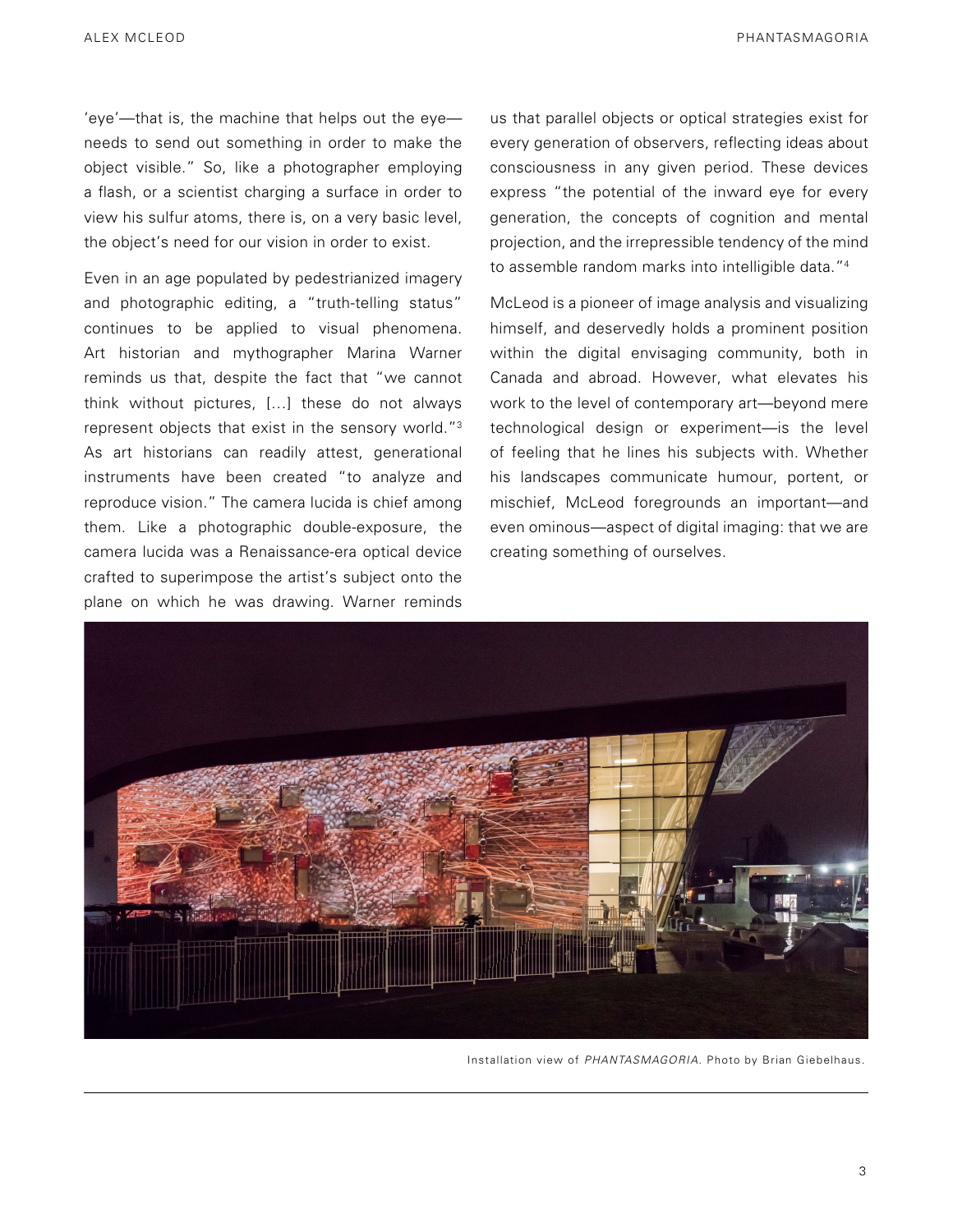In a 2015 text on McLeod, a critic references a specialized term, "cubusolus," which pairs the Ancient Greek "cubus" (a mass, quantity) with the Latin "solus" (alone, by oneself) to mean "an existential awareness produced in digital isolation," or "a sublime encounter from a solitary digital perspective."5 It's hard to conjure a better term for the emotional tenor with which McLeod imbues his digital imaging. *PHANTASMAGORIA* reduces—or elevates—figuration to its essential parts, and, via the particle or the pixel, speaks to the connective tissue that exists between these forms and also between us. Whether McLeod's subjects take the shape of golden amoebas congealing and separating from one another; ribbed globes emanating and pulsating data; or pebbled planes reaching out with string, his forms speak on the level of metaphor and existential motif. On the lids of our eyes, such images play out as if on an interior projection. On the petri dish, molecules perform a similar dance, telling us about both the micro and macro of organic existence. Across green screens and Bluetooths, data multiplies, synthesizes, and foretells. In this way, McLeod's formulation arrives in terms we can understand: we are so many protean particles, looking to connect.

#### Notes

1. Goodden, Sky. "Alumni Profile: Alex McLeod." *Sketch Magazine*, Summer 2012: p22, OCAD University.

2. Elkins, James. *The Object Stares Back*, San Diego: Harcourt Brace, 1997.

3. Warner, Marina, in *Eyes, Lies and Illusion: The Art of Deception*, Aldershot: Lund Humphries, 2004.

4. Ibid.

5. Corsano, Otino, "All That Is Solid …: Alex McLeod Taps the Cult of the Canadian Sublime and Explodes the Digital," *Momus.ca*  (http://momus.ca/all-that-is-solid-alex-mcleod-taps-the-cult-of-thecanadian-sublime-and-explodes-the-digital/), Oct. 7, 2015.

4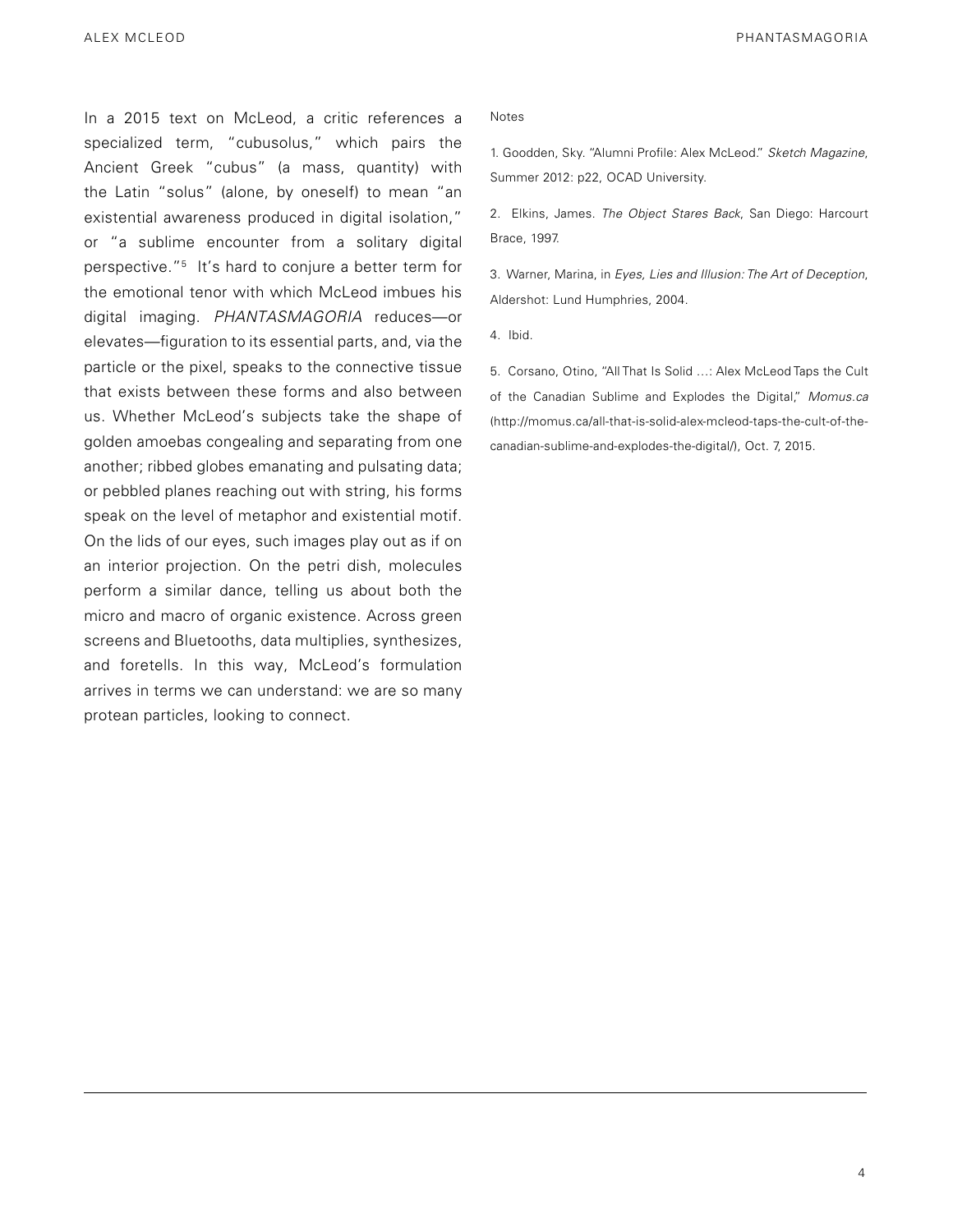#### ALEX MCLEOD PHANTASMAGORIA

## *Exhibition Statement* **Rhys Edwards**

For UrbanScreen, McLeod has developed a lensbased animation for projection onto the west wall of Chuck Bailey Recreation Centre. His art uses digital software to render imagery that moves between two and three-dimensional space, dissolving the façade between our own physical word and the imagined possibilities of elsewhere. In a constant game of elaboration, McLeod's subjects remind us of the rules which govern our reality before breaking them in a colourful display of artifice.

McLeod's subjects include impossible geometric constructions, vivid textures, and discontented (yet charming) creatures, drawn from a vibrant virtual world. These components are composed in an everevolving series of animated tableaus that playfully experiment with physics, light, and form. All the while, McLeod invites viewers to observe the struggles of the beings who inhabit these fantastic realms, reflecting upon our own projected desires and egos in the process.

### *About the Artist*

Alex McLeod is a new media visual artist whose images recall the wide-open vistas of romantic landscape painting, and strange otherworldly dystopias. He uses film as a point of comparison, such as the representation of space, captured in films such as *Kagemusha* and *Hidden Fortress*, then contrasted with the hypothesized future depicted in films like *Blade Runner*. In light of concerns surrounding rising populations, urban over-development, and climate change, McLeod's simulations could be considered a cautionary tale

about ecological responsibility. Based in Toronto, he is represented by Division Gallery in Toronto and **Montreal** 

### *About the Writer*

Sky Goodden is the founding publisher and editor of *Momus*, an international online art publication that stresses a return to art criticism. *Momus* has been critically recognized, and widely read and shared, receiving citations from peer publications including *Frieze, e-flux, The New Inquiry*, and the *LA Times*, among others. The publication was shortlisted for two International Art Criticism Awards in 2016. Upon its third anniversary in October 2017, *Momus* has grown an audience of over 700,000 readers, twothirds of whom are based in the US and abroad. It is now producing a podcast titled *Momus: The Podcast*  (the series is being syndicated by the popular, UKbased NTS Radio), and has published its first print compendium, titled *Momus: A Return to Art Criticism Vol. 1 (2014-17)*. Goodden holds an art history BFA from Concordia University and an MFA in Criticism & Curatorial Practice from OCAD University, which in 2016 awarded her with an Alumni of Influence Award, "The Trailblazer." She has published in *Modern Painters, Canadian Art, C Magazine*, the *National Post*, and *Art21*, among others.